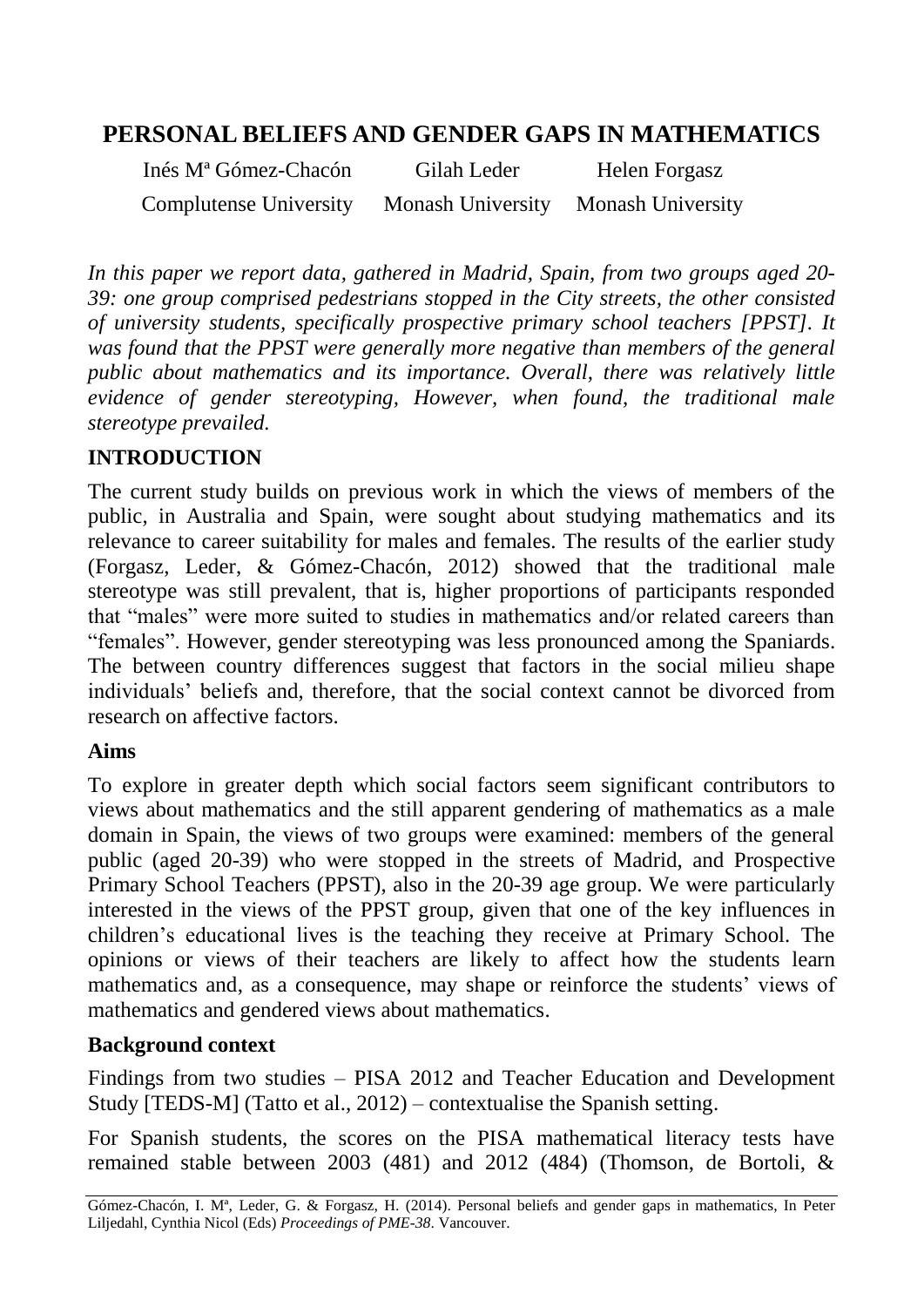Buckley, 2013). (In 2012 the OECD average was 494.) Boys, on average, consistently scored higher than girls on the tests: 9 points higher than girls in 2003, and 16 points higher in 2012 – one of the largest increases in the gender gap in mathematics performance among countries with data for both 2003 and 2012.

Attitudinal data gathered as part of the PISA 2012 tests (OECD, 2013) revealed differences in the responses of boys and girls – with respect to enjoyment of mathematics (girls lower than boys), worry about poor grades in mathematics (girls higher than boys), getting nervous when doing mathematics problems (girls higher than boys), believing that they are not good at mathematics (girls higher than boys).

The Teacher Education and Development Study, or TEDS-M (Tatto et al., 2012) results for Spain provide strong evidence of the benefits of pre-service teacher preparation programs at colleges and universities. Ways to improve pre-service teachers' mathematical knowledge for teaching – mathematics content knowledge and mathematics pedagogical knowledge – were identified. When teachers design learning opportunities, reflect on instructional situations, and act or react in the mathematics classroom, motivational and affective aspects of learning and instruction also need to be considered.

### **Theoretical models informing the study**

Many of the early explanatory models for gender differences in the outcomes of mathematics learning (Eccles, 1985; Leder, 1992) and more recent research findings (Baker & Jones, 1993; Halpern et al., 2007) have included societal influences (access to education, laws, and the media) and the views of significant others (parents, teachers, and peers) among the contributing factors. The items developed for the survey used in the present study are consistent with these social milieu elements – see Forgasz et al. (2012).

## **THE STUDY**

## **Samples and methods**

The two samples surveyed in the present study were: group  $1$  – pedestrians (N = 393), and group 2 – prospective primary school teachers ( $N = 272$ ).

For the pedestrian survey, participants were drawn from nine sites in the northwest, south, and central areas of Madrid. Data collection was conducted one day a week for a two month period; a morning of approximately three hours was spent at each location. The prospective primary school teacher [PPST] survey was conducted online in class at university. Data were collected from students at two universities.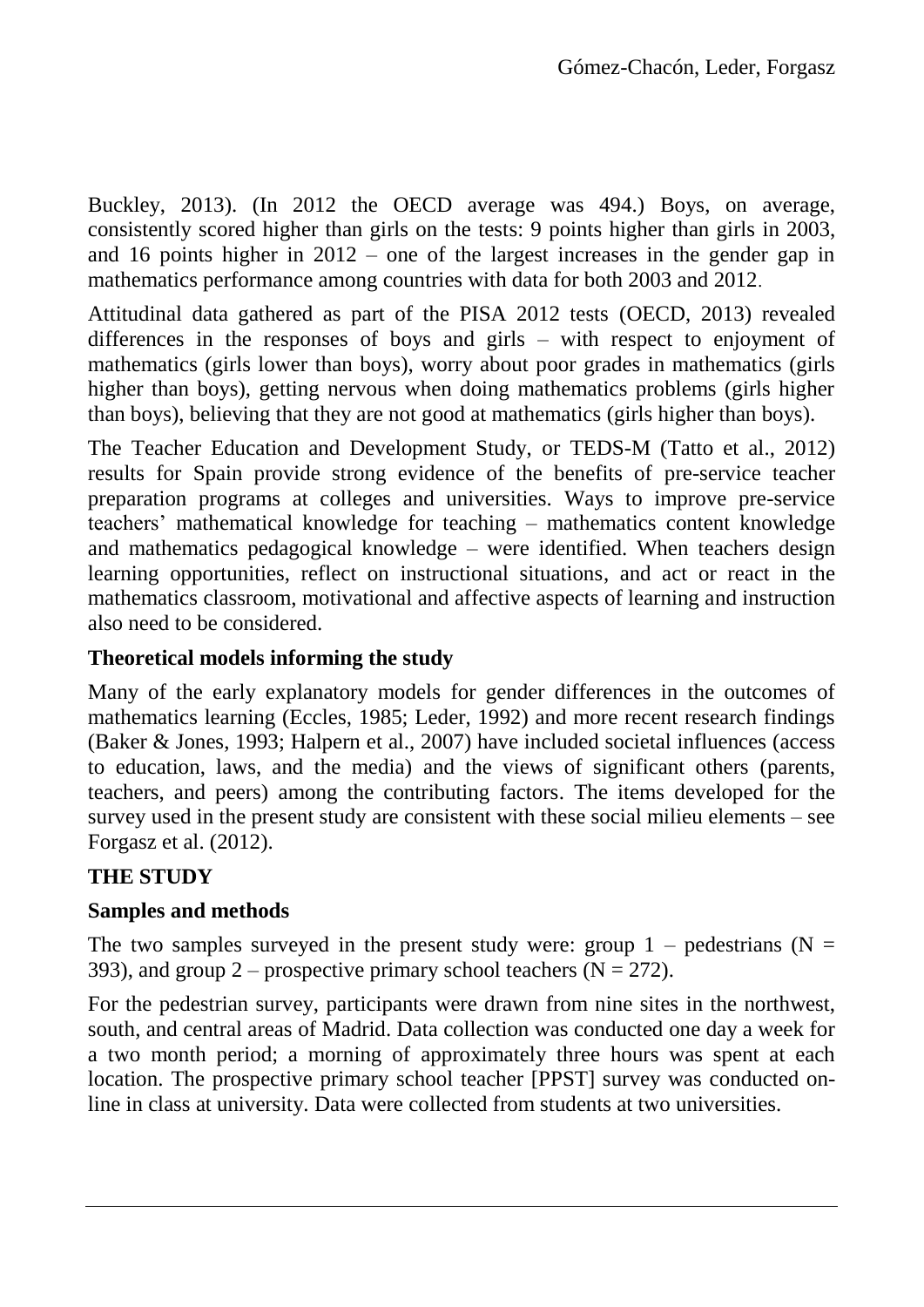## **The instrument**

The instrument used for data collection was described in Leder and Forgasz (2010). It was translated into Spanish; 14 of the original items were retained (see Table 1 Q2- Q15). An additional question was added for the PPST only:  $Q1 - Can$  you do mathematics? The 15 items represent two dimensions: personal beliefs (Q2-Q5 and Q10), and gender-stereotyped beliefs (Q6-Q9, Q11-Q15). The age and gender of participants were also recorded. As well as the readily codeable (quantitative) responses (e.g., "yes", "no", "don't know", "boys", "girls", "the same"), respondents were encouraged to provide explanations for their answers. [NB. The qualitative comments were manually recorded for the pedestrian sample.]

## **Analyses**

For the quantitative data, frequency distributions of the responses to the items were examined and Pearson chi-square  $(\chi^2)$  tests were conducted to identify differences in the responses of the participants from the two groups; effect sizes (φ) for statistically significant differences were also calculated.

For the qualitative data, the open-ended responses were closely examined and categorised; a grounded approach was adopted. The emerging themes were: attitudes towards mathematics and its learning; beliefs about personal mathematical abilities; descriptions of the process of learning mathematics; epistemology and views about the nature of mathematics; and values of mathematics education.

## **RESULTS AND DISCUSSION**

A summary of the quantitative differences between the two groups on Q2-Q15 is found in Table 1 (which also includes response options).

As seen in Table 1, five of the 14 items were found to be statistically significantly different by group:  $Q2$ ,  $Q3$ ,  $Q5$ ,  $Q7$ , and  $Q10$ . Four of these  $(Q2, Q3, Q5,$  and  $Q10)$ relate to personal beliefs; the fifth (Q7) is a gender-stereotyped belief. The results are reported under the two main headings: personal beliefs, and gender-stereotyped beliefs.

| Question               | Response<br>options | Pedestrians | <b>PPST</b> | $\chi^2$ , p-<br>level, $\varphi$ |
|------------------------|---------------------|-------------|-------------|-----------------------------------|
| Q2 When you were at    | Yes                 | 289 (73.7%) | 68 (25%)    | 155.6                             |
| school, did you like   | N <sub>0</sub>      | 100(25.5%)  | 202 (74.3%) | p<.001                            |
| mathematics?           | Average             | $3(0.8\%)$  | $2(0.7\%)$  | $\phi = 0.48$                     |
| Q3 Were you good at    | Yes                 | 279 (71%)   | 57 $(21\%)$ | 175.6                             |
| mathematics?           | N <sub>0</sub>      | 92 (23.4%)  | 202 (74.3%) | p<.001                            |
|                        | Average             | $22(5.6\%)$ | $12(4.4\%)$ | $\phi = 0.51$                     |
| Q4 Has the teaching of | Yes                 | 122 (31%)   | 95 (34.9%)  | ns                                |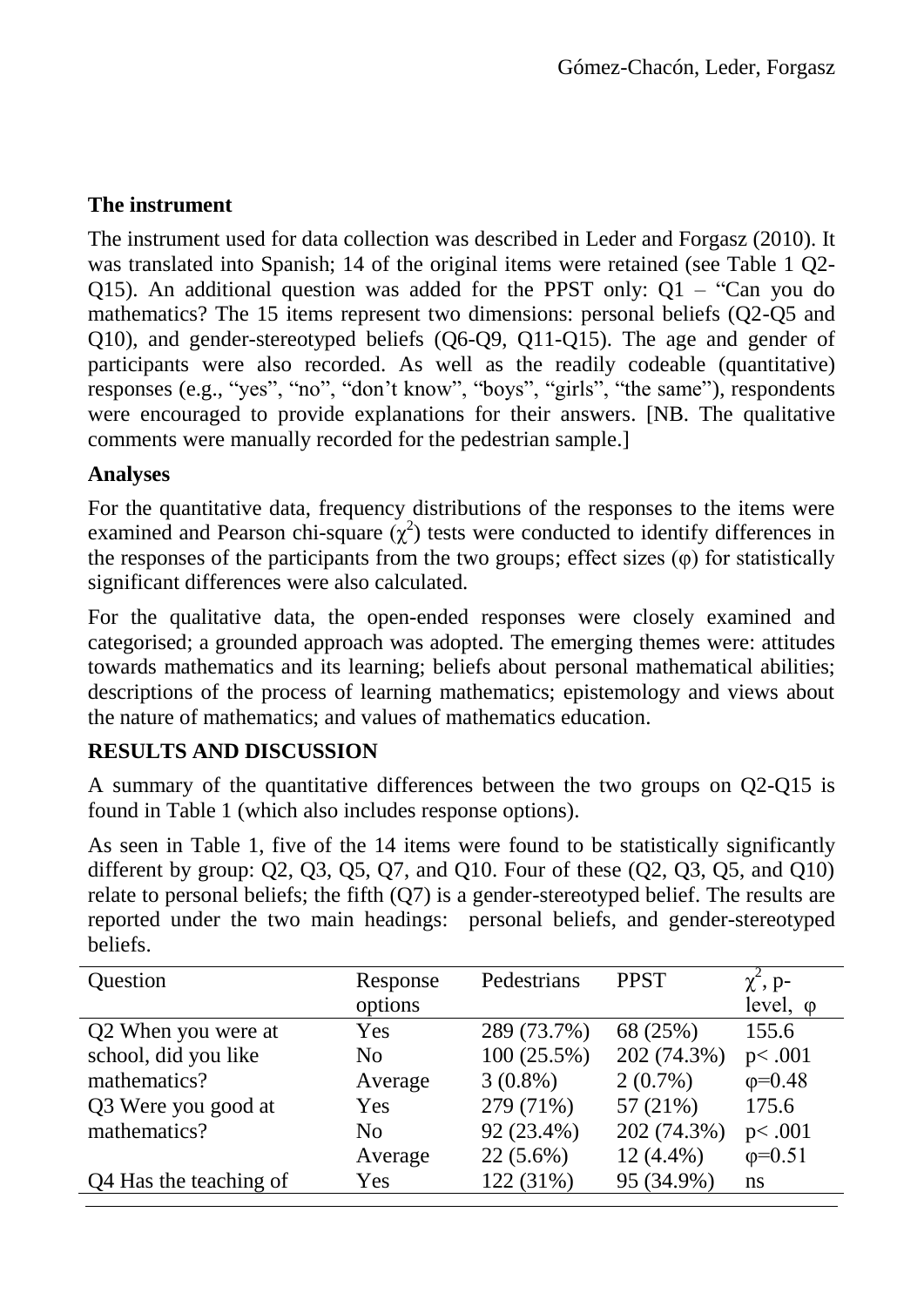| Question                     | Response       | Pedestrians   | <b>PPST</b>   | $\chi^2$ , p-    |
|------------------------------|----------------|---------------|---------------|------------------|
|                              | options        |               |               | level, $\varphi$ |
| mathematics changed since    | N <sub>o</sub> | 135 (34.4%)   | 80 (29.4%)    |                  |
| you were at school?          | Don't know     | 136 (34.6%)   | 97 (35.7%)    |                  |
| Q5 Should students study     | Yes            | 222 (56.6%)   | 70 $(25.7%)$  | 71.7             |
| mathematics when it is no    | N <sub>o</sub> | 108(27.6%)    | 156 (57.4%)   | p<.001           |
| longer compulsory?           | Don't know     | 61 (15.6%)    | 43 (15.8%)    | $\phi = 0.3$     |
| Q6 Who is better at          | Girls          | 53 (13.5%)    | 35 (12.9%)    | ns               |
| mathematics, girls or boys?  | <b>Boys</b>    | 47 (12%)      | 22 (11.8%)    |                  |
|                              | Same           | 268 (68.2%)   | 185 (68%)     |                  |
|                              | Don't know     | $25(6.4\%)$   | 20 (7.4%)     |                  |
| Q7 Do you think this has     | Yes            | $107(27.4\%)$ | 151 (55.5%)   | 66.5             |
| changed over time?           | N <sub>o</sub> | 221 (56.5%)   | 73 (26.8%)    | p<.001           |
|                              | Don't know     | 59 (15.1%)    | $46(16.9\%)$  | $\varphi = 0.32$ |
| Q8 Who do parents believe    | Girls          | $31(7.9\%)$   | $16(5.9\%)$   | ns               |
| are better at mathematics,   | <b>Boys</b>    | 42 (10.7%)    | 29 (10.7%)    |                  |
| girls or boys?               | Same           | 177 (45.3%)   | 115 (42.3%)   |                  |
|                              | Don't know     | 141 (36.1%)   | 111 (40.8%)   |                  |
| Q9 Who do teachers believe   | Girls          | 42 (10.7%)    | 29 (10.7%)    | ns               |
| are better at mathematics,   | <b>Boys</b>    | 51 (13%)      | 28 (10.3%)    |                  |
| girls or boys?               | Same           | 222 (56.8%)   | 160 (58.8%)   |                  |
|                              | Don't know     | 76 (19.4%)    | 54 (19.9%)    |                  |
| Q10 Do you think that        | Yes            | 223 (56.9%)   | 67(24.6%)     | 82.3             |
| studying mathematics is      | N <sub>o</sub> | $101(25.8\%)$ | 159 (58.5%)   | p<.001           |
| important for getting a job? | Don't know     | 66 (16.8%)    | 44 (16.2%)    | $\phi = 0.35$    |
| Q11 Is it more important for | Girls          | $5(1.3\%)$    | $4(1.5\%)$    | ns               |
| girls or boys to study       | <b>Boys</b>    | $5(1.3\%)$    | $4(1.5\%)$    |                  |
| mathematics?                 | Same           | 352 (90%)     | 245 (90.1%)   |                  |
|                              | Don't know     | 29 (7.4%)     | 19 (7%)       |                  |
| Q12 Who are better at using  | Girls          | $20(5.1\%)$   | $14(5.1\%)$   | ns               |
| calculators, girls or boys?  | <b>Boys</b>    | 39 (9.9%)     | 27 (9.9%)     |                  |
|                              | Same           | 290 (73.8%)   | 199 (73.2%)   |                  |
|                              | Don't know     | 44 (11.2%)    | 31 (11.4%)    |                  |
| Q13 Who are better at using  | Girls          | $3(0.8\%)$    | $2(0.7\%)$    | ns               |
| computers, girls or boys?    | <b>Boys</b>    | 123 (31.3%)   | 82 (30.1%)    |                  |
|                              | Same           | 241 (61.3%)   | $169(62.1\%)$ |                  |
|                              | Don't know     | $26(6.6\%)$   | 18 (6.6%)     |                  |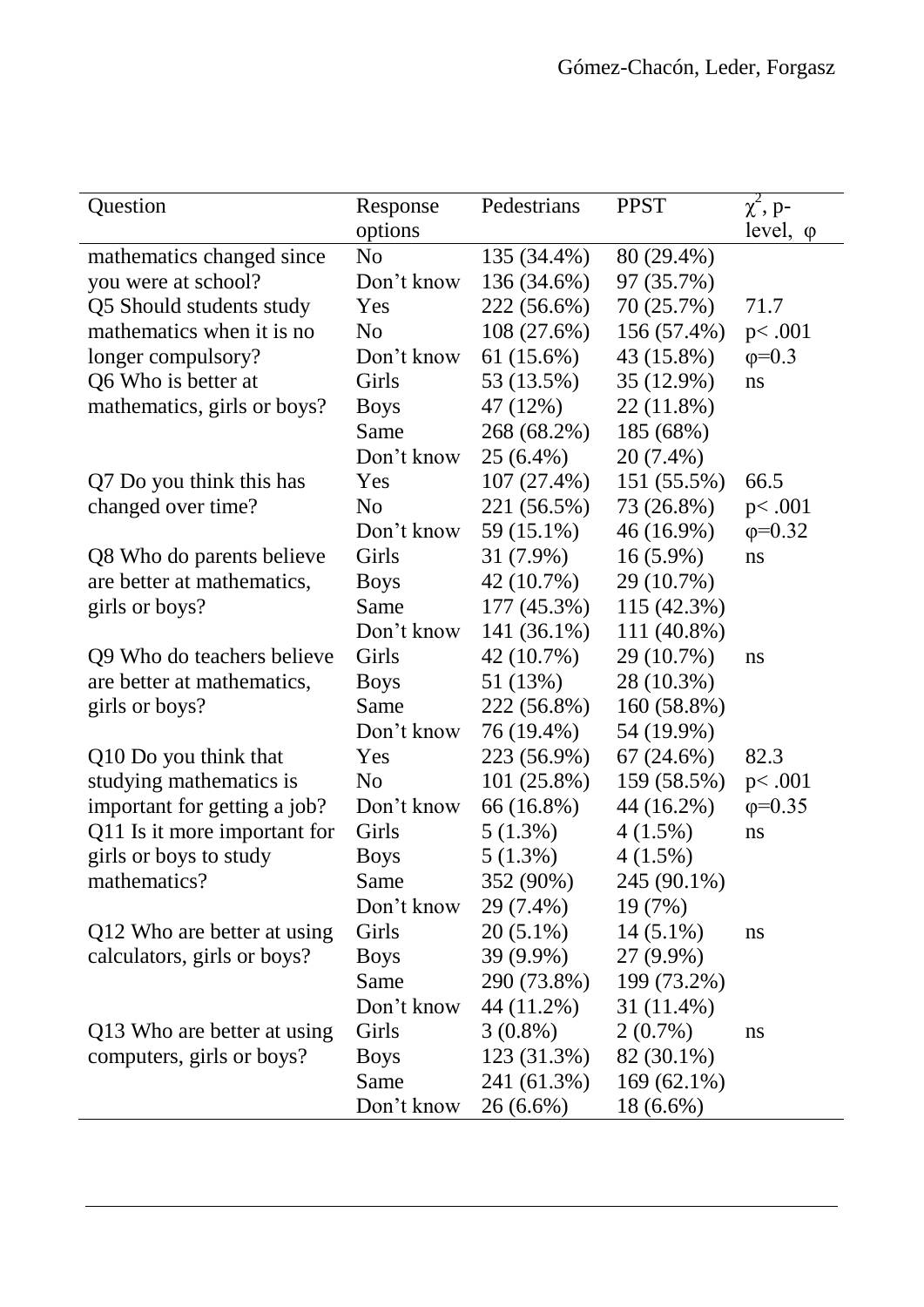| Question                   | Response    | Pedestrians  | <b>PPST</b> | $\chi^2$ , p-    |
|----------------------------|-------------|--------------|-------------|------------------|
|                            | options     |              |             | level, $\varphi$ |
| Q14 Who are more suited to | Girls       | 33 (8.4%)    | $14(5.1\%)$ | ns               |
| being scientists, girls or | <b>Boys</b> | $18(4.6\%)$  | $12(4.4\%)$ |                  |
| boys?                      | Same        | 311 (79.1%)  | 222 (81.6%) |                  |
|                            | Don't know  | 31 (7.9%)    | $22(8.1\%)$ |                  |
| Q15 Who are more suited to | Girls       | $5(1.3\%)$   | $1(0.4\%)$  | ns               |
| working in the computer    | <b>Boys</b> | $67(17.1\%)$ | 47 (17.3%)  |                  |
| industry, girls or boys?   | Same        | 295 (75.3%)  | 207 (76.1%) |                  |
|                            | Don't know  | $25(6.4\%)$  | 15 (5.5%)   |                  |

**Table 1:** Frequency distributions and chi-square results (by group) for survey items

## **Personal beliefs**

The four items (Q2, Q3, Q5, and Q10) that were statistically significantly different revealed the following between group differences:

- Q2: an appreciation for and enjoyment of mathematics when they were at school ('like': 73.7% Ped [pedestrian group],  $25\%$  PPST;  $p<.001$ ,  $\varphi$ = .48)
- Q3: beliefs concerning whether they were good at mathematics (good: 71% Ped, 21% PPST; p<.001, φ= .51);
- Q5: beliefs about whether students should continue learning mathematics when it is no longer compulsory ('yes':  $56.9\%$  Ped,  $25.7\%$  PPST;  $p<.001$ ,  $\varphi = .32$ ); and
- Q10: beliefs concerning whether studying mathematics was important for getting a job ('yes':  $56.9\%$  Ped,  $24.6\%$  PPST;  $p<.001$ ,  $\varphi = .35$ )

The data in Table 1 reveal that the majority of PPST did not like mathematics (Q2), and that they did not consider themselves to be good at mathematics (Q3). When the PPST were asked the additional question, 'Can you do mathematics?' (Q1), 46.3% indicated that they could not. This is a sobering finding because these are future primary teachers who will have to teach and encourage pupils to learn mathematics.

We examined some of the explanations that participants provided for their responses to the four items (Q2, Q3, Q7, and Q10) that were statistically significant different by group. We focus on examples from the PPST sample because this group is of particular interest. As well, there were much lower proportions of positive responses from this group.

Q2: "When you were at school, did you like mathematics?"

Only one-quarter of the PPST indicated that they liked mathematics. Three major themes emerged in their answers: attitudes (e.g., "Mathematics is boring"), teacher influence (e.g., "I was not very good at math, I think that I did not have a good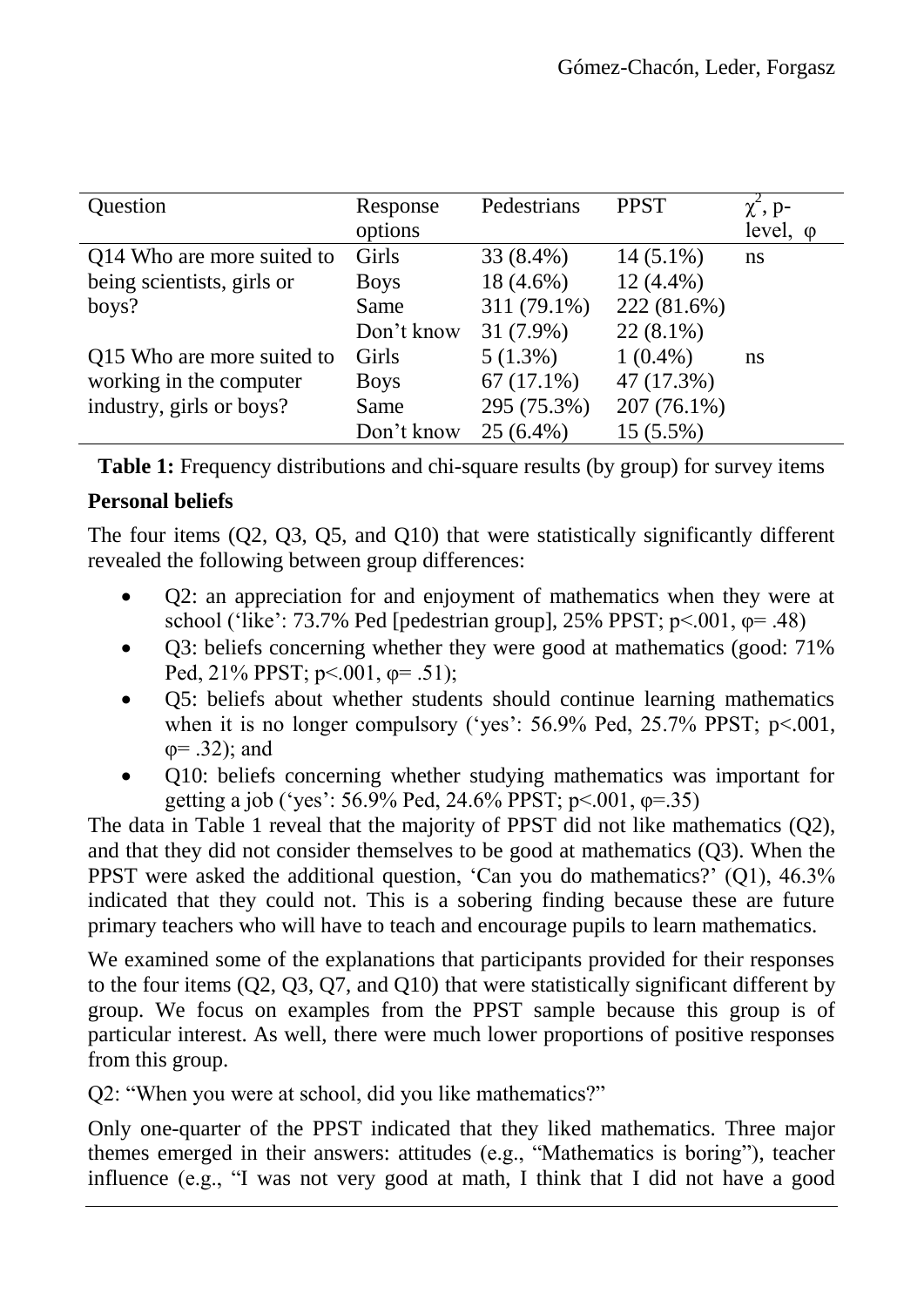teacher", and beliefs about personal mathematical competence and knowledge (e.g., "It seems complicated and difficult to understand"; and "It doesn't interest me and it doesn't seem useful in real life.").

Q3: "When you were at school, were you good at mathematics?"

Whether the PPST considered themselves good or not at mathematics (and the majority did not) was often explained in terms of getting good or bad grades in this subject. Another theme was related to the view of mathematics as "a group of rules or steps to follow". A third perspective was of mathematics being linked to negative emotions, often associated with the teacher.

Q5: "Should students study mathematics when it is no longer compulsory?"

The majority of the PPST group considered that the further study of mathematics beyond the time it is compulsory, should be a personal decision and would depend on whether the individual wanted to study it or not. For many PPST participants the discipline of mathematics seemed completely isolated from the real world. They did not see the need for using mathematics in everyday life. Those who thought that mathematics should continue to be studied talked in terms of only those parts which could help them become useful members of society. The more theoretical or abstract parts, they claimed, should only be taught to those students who were planning to pursue careers in which these concepts would be necessary.

Q10: "Is studying mathematics important for getting a job?"

Surprisingly, many participants from the PPST group did not consider mathematics to be important for getting a job or, as shown in their responses to Q5, that it should not be studied when it is no longer compulsory. Typical examples of the responses of the PPST group to question Q10 reflected a belief that only basic knowledge is necessary for daily life and mathematics was disconnected from the real world (e.g., "It depends on the level of mathematics. Obviously everyone needs to know how to add and subtract and everything. But why on earth would a baker need to work out the cubic root of an imaginary number.").

## **Gender-stereotyped beliefs**

There were no statistically significant differences for eight of the items tapping gender-stereotyped views (Q6, Q8, Q9, Q11-Q15). The vast majority of respondents in both groups believed that it was equally important for girls and boys to study mathematics (Q11). Among the low percentages of respondents who held gender stereotyped views, there was little difference in the two groups' response frequencies about males' and females' mathematical capability (Q6); perceptions of parents' (Q8) and teachers' (Q9) beliefs about boys' and girls' mathematical proficiency; about calculator use (Q12); and suitability to being scientists (Q14). However, the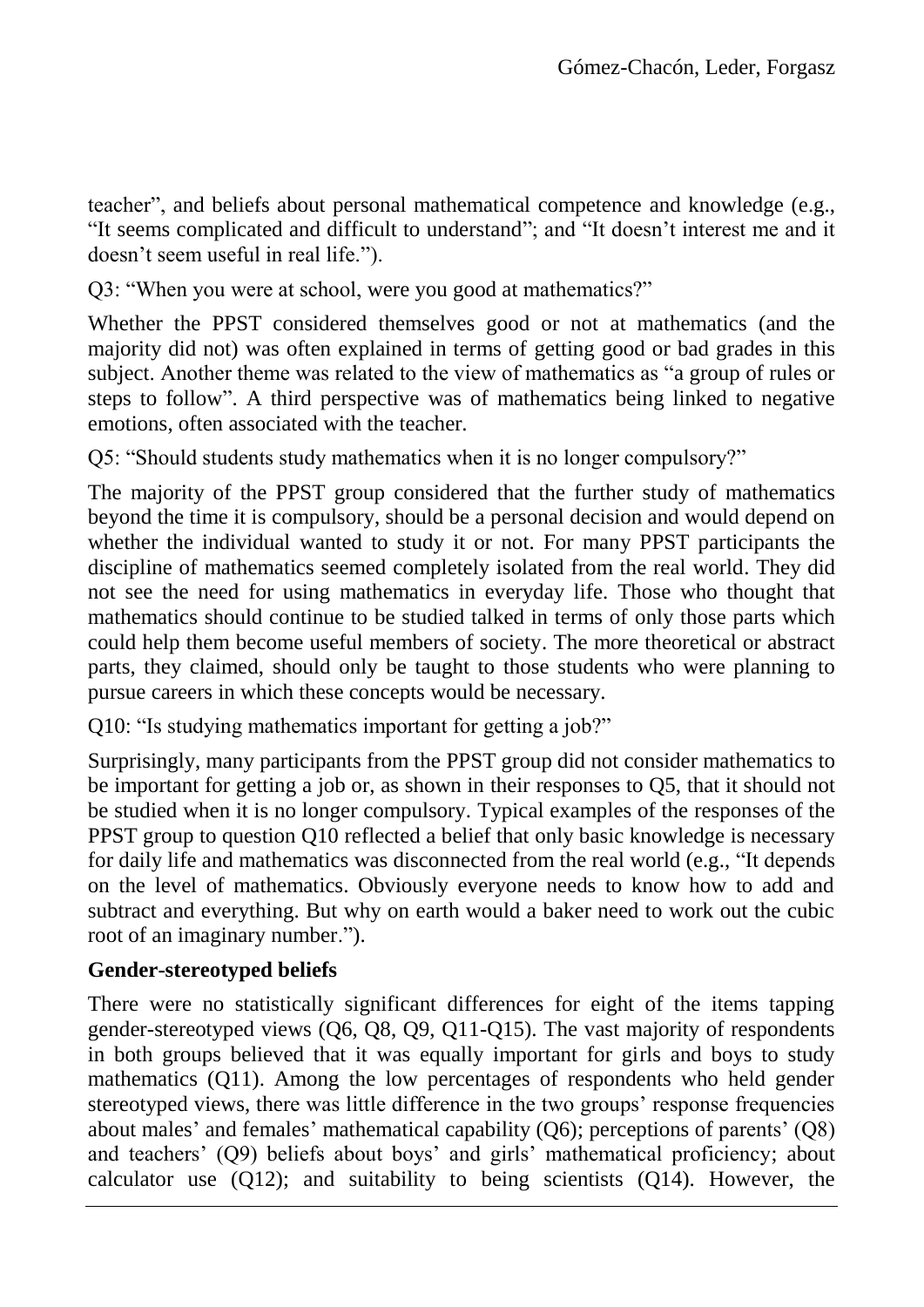traditional male stereotype was evident – higher proportions responded "males" than "females" – with respect to views about computer competency  $(013)$  and suitability for working in the computer industry (Q15).

The only statistically significant difference between the two groups was found for Q7. A higher proportion of PPST (55.5%) than pedestrians (27.4%) believed that there has been a change over time in whether boys or girls were better at mathematics. Two factors stood out in the explanations for the beliefs of the PPST group. The first was the role of females in society. For example, one PPST wrote:

previously women did not study and instead dedicated themselves to looking after children and domestic chores, and were therefore outside the education system. Sometimes they were not able to access schooling and when they did they received a very different education to the boys, one that focused more on tasks related to running a household.

The second factor related to gender equality in the education law, which has been a decisive factor for women to access education.

## **CONCLUSIONS**

Surprisingly, substantial differences were found in the personal beliefs about mathematics and its importance between the pedestrian group and the PPST group. Disappointingly, the PPST group was more negative than the general public about mathematics, about their competence in mathematics, and about the importance of mathematics, intrinsically, and for jobs. Further research to understand the longerterm implications of the PPST's views on student learning of mathematics, educational aspirations, and gender-stereotyped attitudes and beliefs is needed.

There was little evidence overall that either group held strong gender-stereotyped views about mathematics or related careers. The one exception was regarding males' and females' competence with computers and suitability to work in the computer industry, with both groups holding more strongly to the traditional male stereotype.

Further research is also need to explore in depth the relationships between views such as those identified in this study and Spanish students' relatively low PISA performance and the growing gender gap in mathematics achievement between 2003 and 2012.

## **REFERENCES**

- Baker, D. P., & Jones, D. P. (1993). Creating gender equality: Cross-national gender stratification and mathematical performance. *Sociology of Education*, 66(2), 91-103.
- Eccles, J. (1985). Model of students' mathematics enrollment decisions. Educational Studies in Mathematics, 16(3), 311-314.